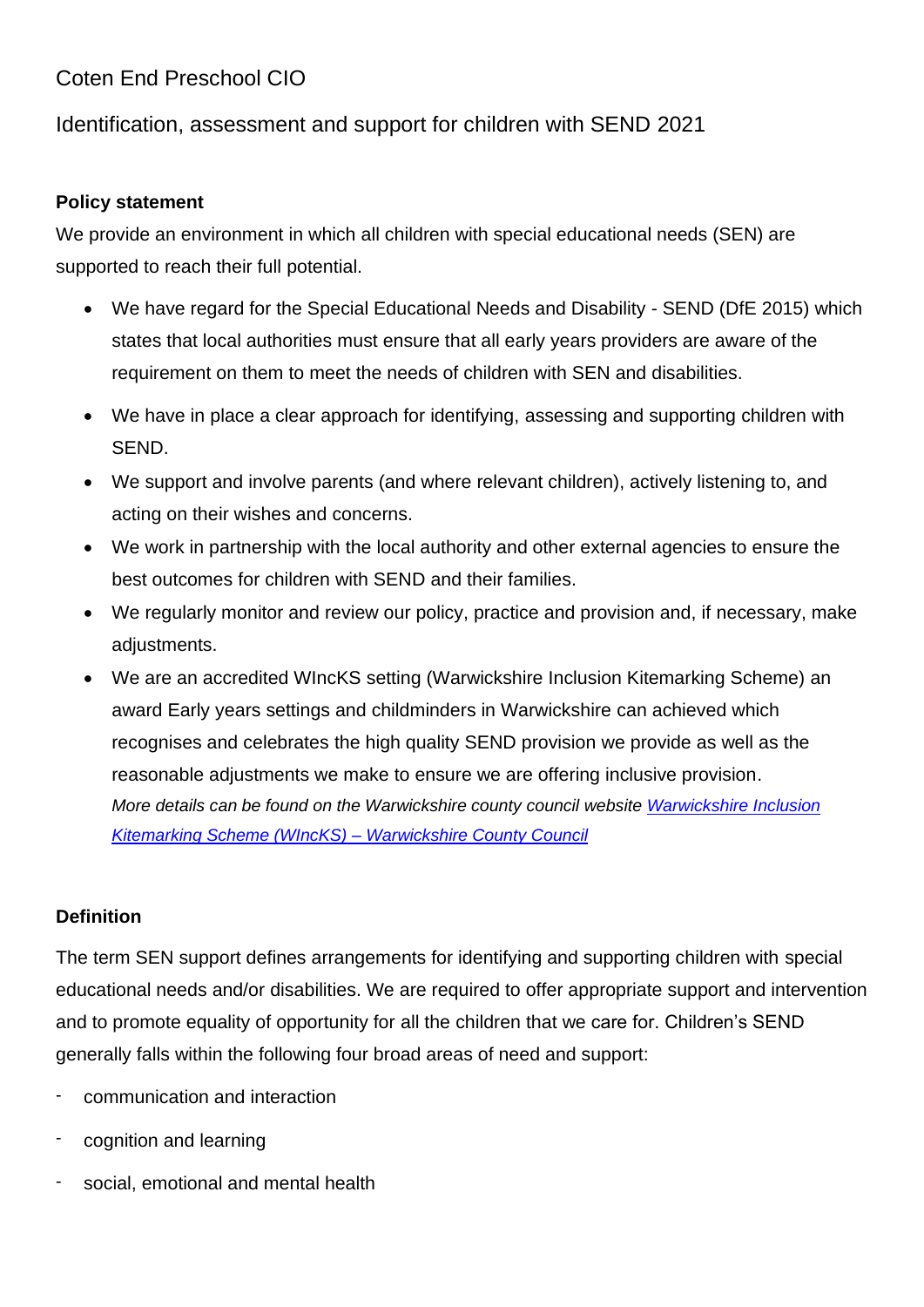sensory and/or physical needs

#### **Procedures**

- We have a designated member of staff to be the Special Educational Needs Co-ordinator (SENDCo). Our SENDCo is: **Diane Morris**
- Parents are able to contact Diane by telephoning the setting on 01926 491873 or on her secure email address at [senco@cotenendpreschool.org.uk](mailto:senco@cotenendpreschool.org.uk) or by message via our Famly app.
- **The SENDCo works closely with our manager and other colleagues and has responsibility for** the day-to-day operation of this policy and for co-ordinating provision for children with SEND.
- We ensure that the provision for children with SEND is the responsibility of all members of the setting.
- We ensure that our inclusive admissions practice ensures equality of access and opportunity.
- We provide a broad, balanced and differentiated curriculum for all children.
- We apply support to ensure early identification of children with SEND.
- We use the graduated approach system (assess, plan, do and review) applied in increasing detail and frequency to ensure that children progress.
- We ensure that parents are involved at all stages of the assessment, planning, provision and review of their children's special education including all decision making processes.
- We where appropriate, take into account children's views and wishes in decisions being made about them, relevant to their level understanding.
- We provide parents with information on local sources of support and advice e.g. Local Offer, Information, Advice and Support Service.
- We liaise and work with other external agencies to help improve outcomes for children with SEND.
- We have systems in place for referring children for further assessment e.g. Early Help Assessment and Education, Health and Care (EHC) assessment.
- We will provide resources (human and financial) to implement our Policy.
- We ensure that all our staff are aware of our Policy and the procedures for identifying, assessing and making provision for children with SEN. We provide in-service training for parents, practitioners and volunteers.
- We raise awareness of our special education provision via our website and or promotional materials.
- We ensure the effectiveness of our special educational needs provision by collecting information from a range of sources e.g. action plan reviews, staff and management meetings,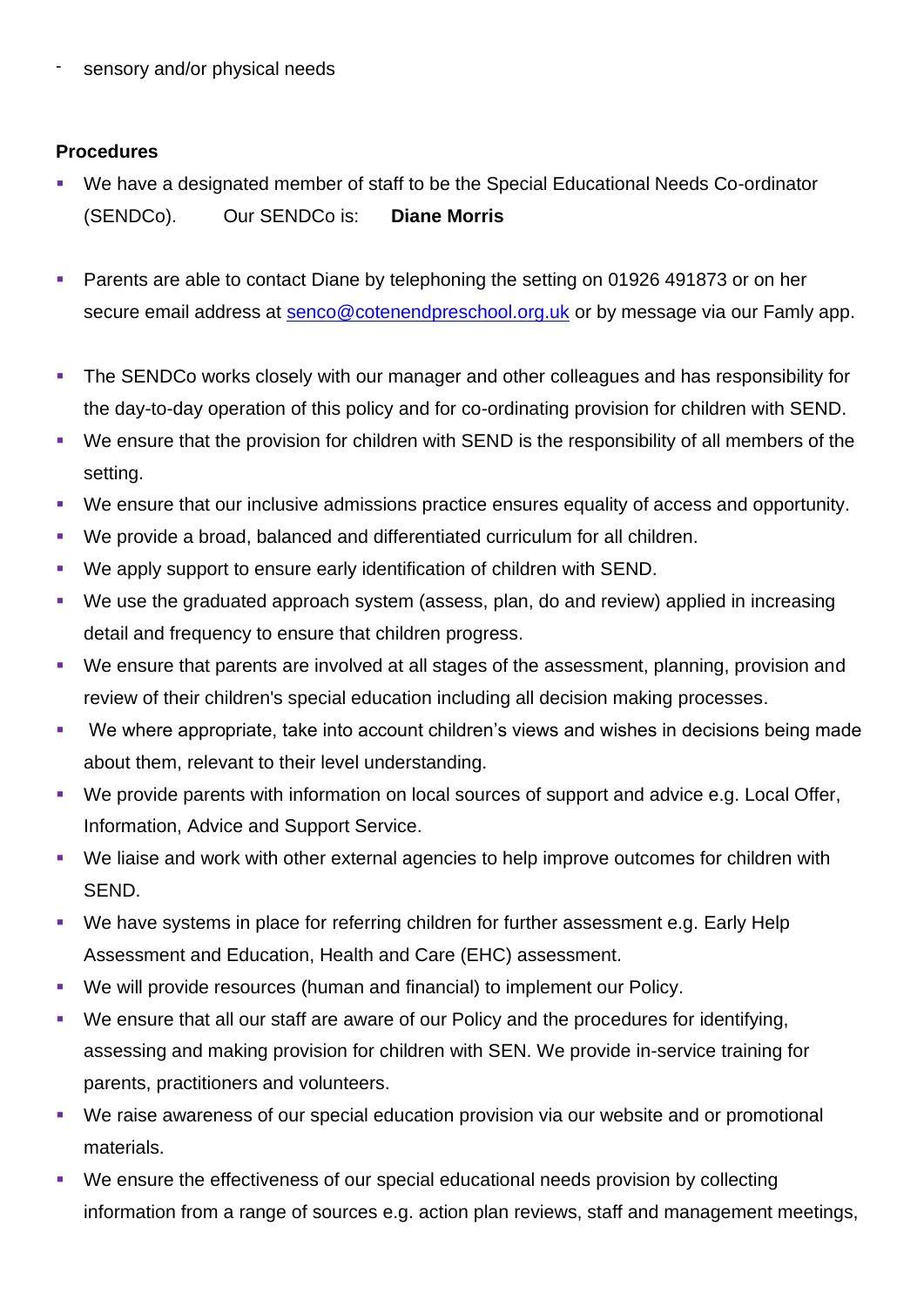parental and external agency's views, inspections and complaints. This information is collated, evaluated and reviewed regularly.

We provide a complaints procedure.

#### **Graduated approach**

#### **Initial identification and support**

- Ongoing formative assessment forms part of a continuous process for observing, assessing, planning and reviewing children's progress.
- Children identified as having difficulty with one or more area of development should be given support by applying some simple strategies and resources, such as the Wellcomm tool - An approach that operates in partnership with parents, a means of tracking the progress of all children regardless of ability. It gives Early Years Practioner's the opportunity to identify areas of concern in language, communication and interaction development, in order to ensure targeted early intervention.
- For most children application of some simple differentiation approaches will be enough to build confidence and help the child develop. An Initial record of concern form can be used for this purpose.
- If despite applying differentiated strategies a child continues to struggle and is showing significantly more difficulty with learning than their peers or has a disability which requires specific adjustments, then the key person should raise a concern with the setting's SENCo who will then liaise with the child's parents.

#### **Observation and assessment of children's SEN**

Where a child appears to be behind expected levels, or their progress gives cause for concern, practitioners should consider all the information about the child's learning and development from within and beyond the setting.

• Information on the child's progress or any concerns can be collated from formal checks such as the progress check at age two, information from parents and observation and assessment by the setting. An accurate assessment helps identify children's strengths and any possible barriers to learning.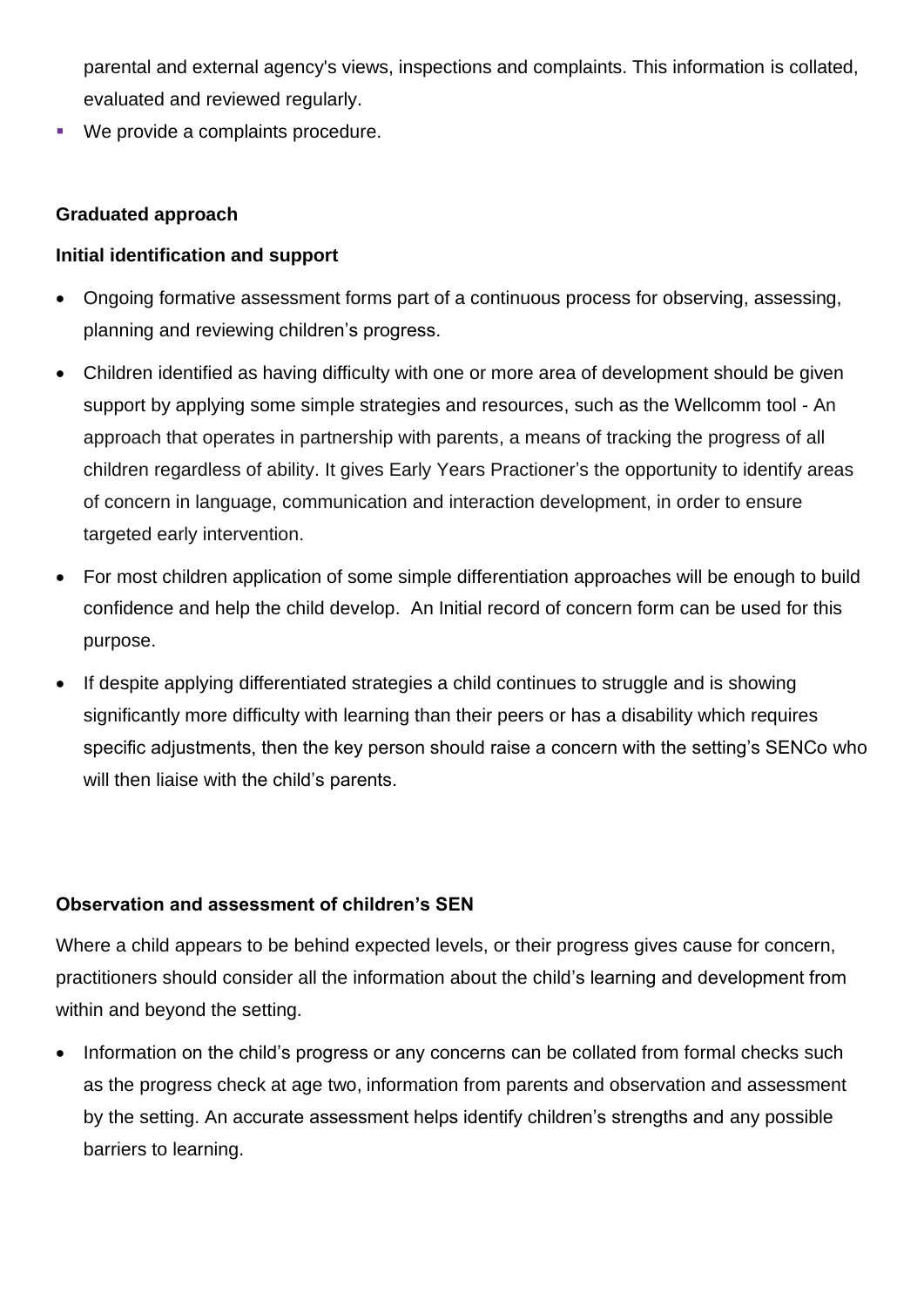- The child's key person and SENCo use this information to decide if the child needs to be referred to outside agencies for support and assessment (with Parents permission) for example to SALT (speech and Language Therapist) or IDS (Integration Disability Service).
- When specialist advice has been sought externally, this is used to help determine whether or not a child has a special educational need (SEN). Information is shared between professionals and parents.
- Parents can contribute their concerns and insights to all future actions for their child.

#### **Planning intervention**

- Everyone involved with the child should be given an opportunity to share their views. Parents should be encouraged to share their thoughts on the child's difficulties and be involved in the decision as to what will happen next.
- A first intervention option may be to carry on with applying differentiated support and to review the child's progress at an agreed date. If the child's needs are more complex, then the decision maybe to go straight ahead and prepare what support is needed. An action plan or IEP (individual Education Plan) with detailed evidence-based interventions to be applied will be drawn up and simultaneously external referrals will be made.
- If relevant, the child should be included in the development of the plan but only at a level which reflects their stage of comprehension. Inclusion of children with SEND helps build selfconfidence and trust and supports their rights to be involved in decisions about their care.
- The IEP or action plan ensures that children that are identified, or suspected of having a SEN will receive the right level of support and encouragement with their learning and development as early as possible to help achieve the best outcomes for the child and it should detail the frequency of interventions, who will apply them and with what resources. A review date (at least termly) should be agreed with the parents so that the child's progress can be reviewed against expected outcomes and the next steps agreed. A copy of the plan is stored in the child's file**.**
- If a child requires specific medical interventions during their time in the setting, a Health care plan should also be completed and integrated into the general plans to ensure the child's medical needs are known and safely met.
- The action plan can be used if further assessment is required including a statutory Education Health and Care (EHC) Assessment, and development of an EHC plan.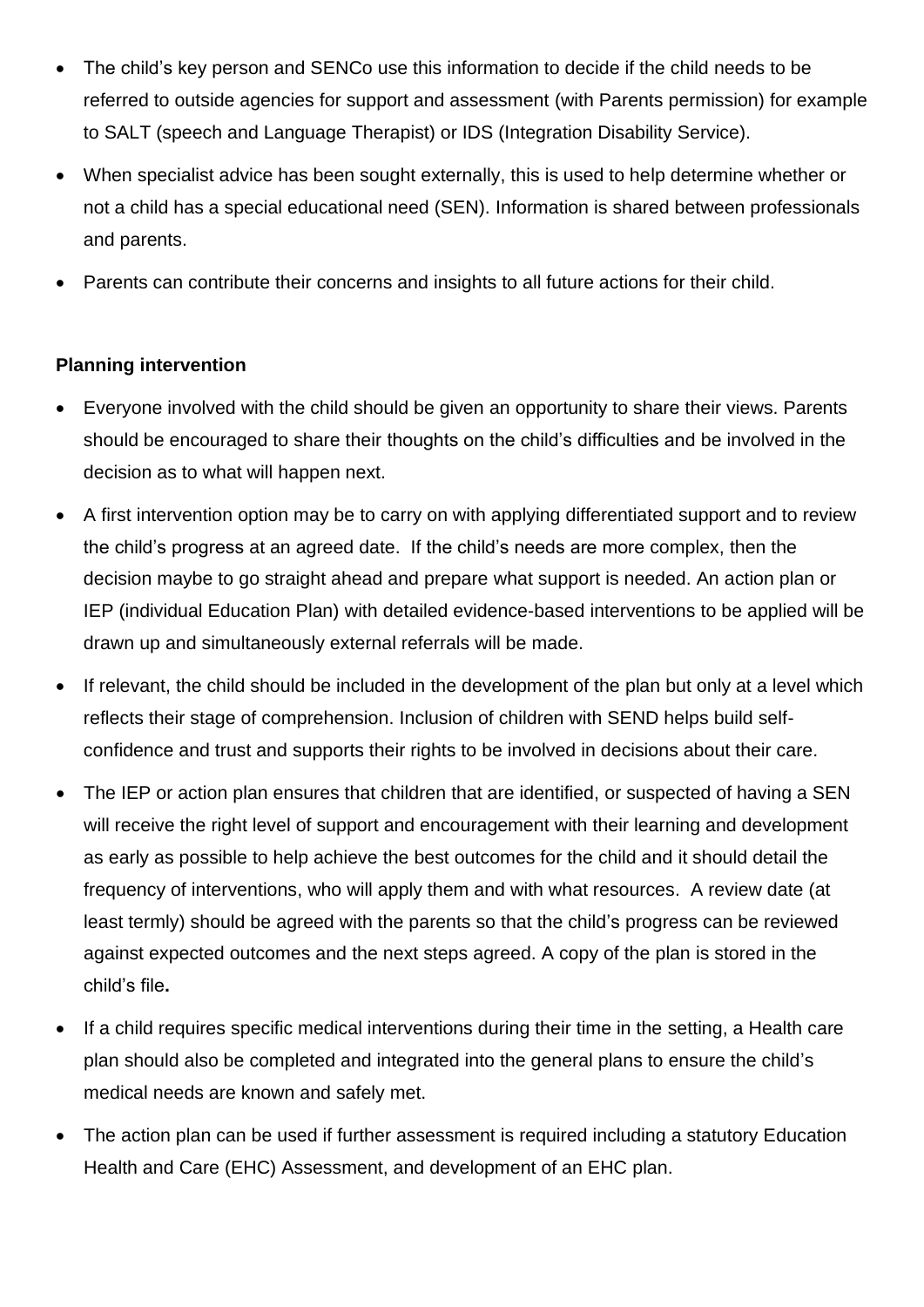#### **Record keeping**

If a child has or is suspected of having a SEN, a dated record should be kept of:

- the initial cause for concern and the source of this information, (the progress check at age two and/or outcomes of previous interventions).
- the initial discussion with parents raising the possibility of the child's SEN and include the views of the parents and other relevant persons including, wherever possible, the child's views;
- the procedures followed with regard to the Code of Practice to meet the child's SEND e.g. SEN action plan, referrals to external agencies and for statutory assessment
- evidence of the child's progress and any identified barriers to learning
- advice from other relevant professionals; and all subsequent meetings with parents and other persons and any subsequent referrals

#### Records may include

- observation and monitoring sheets
- expressions of concern
- risk assessments
- health care plans (including guidelines for administering medication)
- SEN action plans / Individual Educational Plans
- meetings with parents and other agencies
- additional information from and to outside agencies
- guidelines for the use of children's individual equipment; Early help CAF referrals
- referral to the local authority identifying a child's special educational needs and request for statutory Education, Health, Care (EHC) needs assessment; and a copy of an EHC plan

#### **Seeking additional funding**

If the child's needs cannot be met from within the setting's core funding, then it will be at this point that the evidence collated will be used to apply for funding from the local authority's inclusion fund. If a new or existing child is disabled, then the setting should check if the family is in receipt or have applied for Disability Living Allowance. If so, the setting will be able to apply to their local authority for the local Disability Access Fund.

When securing funded early education for two, three- and four-year-olds local authorities should promote equality and inclusion for children with disabilities or SEN; this includes removing barriers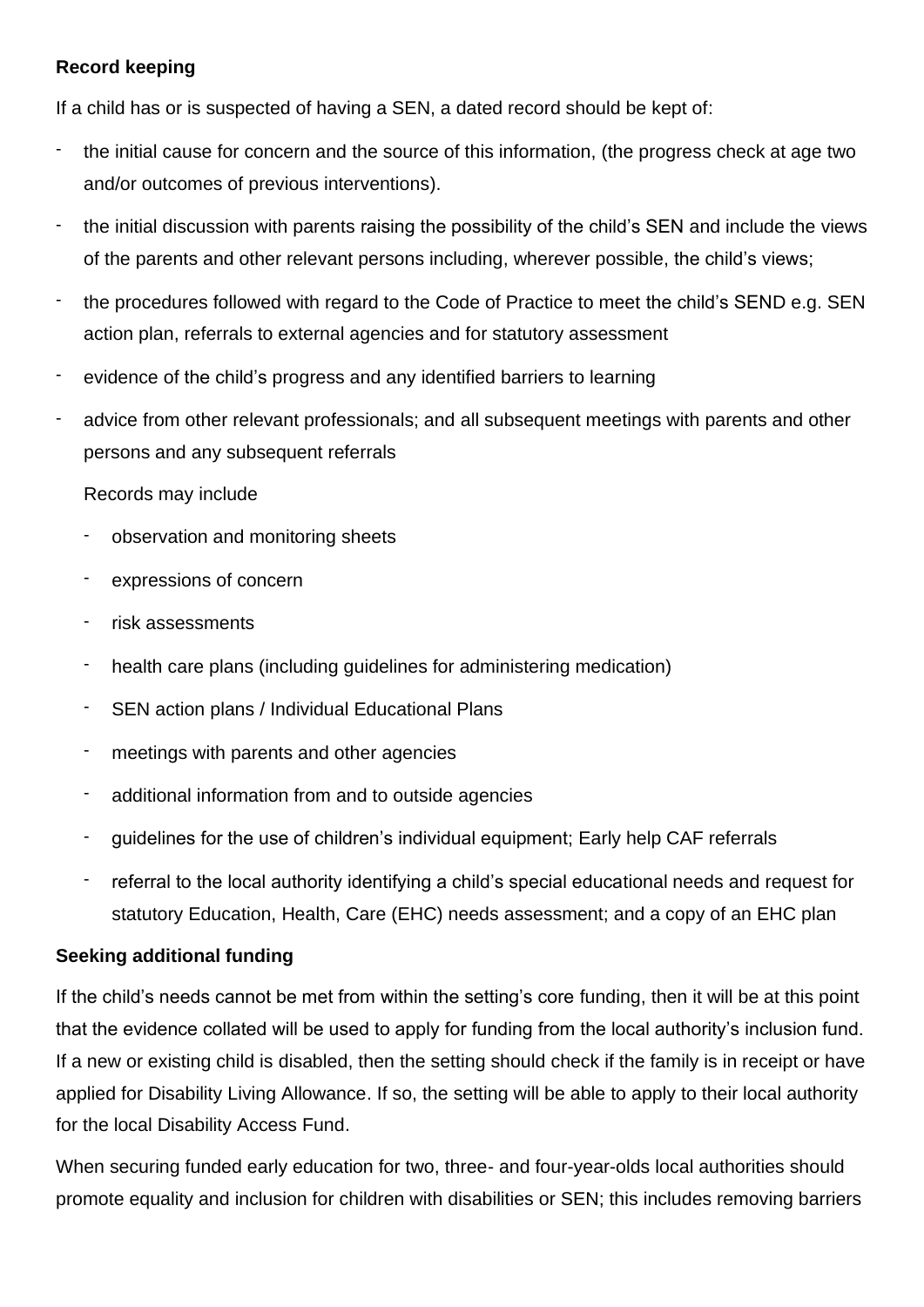that prevent access to early education and working with parents to give each child support to fulfil their potential.

### **Statutory Assessment - Education, Health and Care (EHC) assessment and plan**

- If a child has not made expected progress, then the next steps may be for the child to undergo an Education, Health and Care Assessment. If a child is under compulsory school age, the local authority will conduct an EHC needs assessment if they consider that the child's needs cannot be met within the resources normally available to the early years setting.
- Children aged under age two are eligible where an assessment has indicated that the child is likely to have SEN which requires an EHC plan when they reach compulsory school age.
- When a child's needs appear to be sufficiently complex, or the evidence suggest specialist intervention then the local authority is likely to conclude that an EHC plan is necessary
- The local authority should fully involve the parent and must seek advice from the setting in making decisions about undertaking an EHC assessment and preparing an EHC plan.
- Settings should prepare by collating information about the child's SEND including:
	- documentation on the child's progress in the setting
	- interventions and support provided to date
	- evidence of external agency assessment, support and recommendations
	- parental views and wishes (and where appropriate those of the child)

The information will then be submitted to the local authority to allow them to accurately assess the child in the context of the support already given.

- The local authority must inform the child's parents of their decision within six weeks of receiving a request for an assessment and give its reasons for their decision. If the local authority decides to conduct an assessment, it must ensure the child's parents are fully included right from the beginning and are invited to contribute their views. If the local authority subsequently decides not to conduct an assessment it must then inform the parents of their right to appeal that decision, of the requirement for them to consider mediation should they wish to appeal.
- If the local authority decides that a statutory EHC plan is not necessary, it must notify the parents and inform the provider, giving the reasons for the decision. This notification must take place within 16 weeks of the initial request or of the child having otherwise been brought to the local authority's attention.